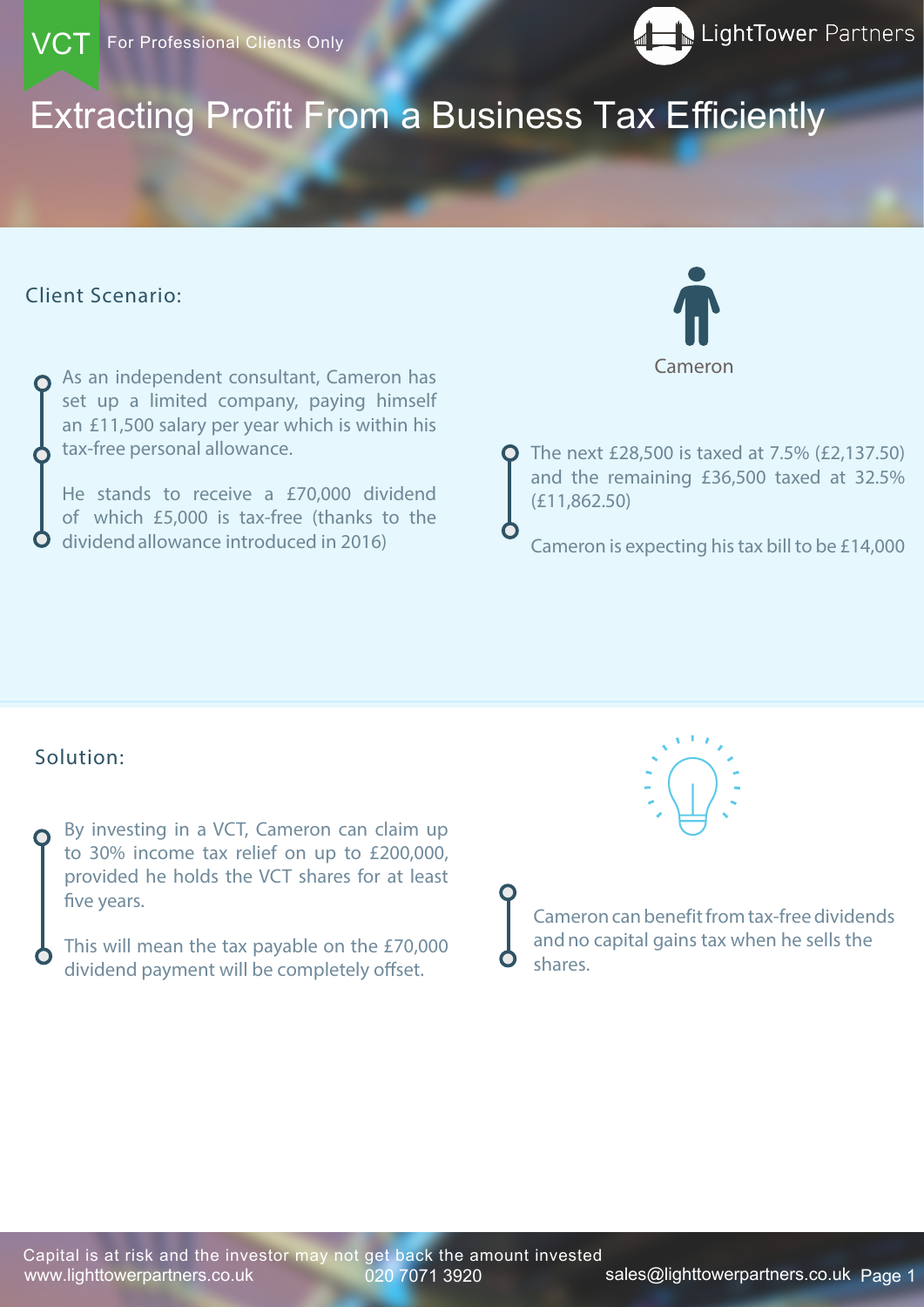





Cameron is comfortable living off a net income of £2,903 per month after tax. Investing the rest of his dividend for a minimum of five years in a VCT gives him the ability to increase his net earnings by 26%.

Venture Capital Trusts services are relatively complex products with significant performance and liquidity risks. Your capital is at risk and you may lose some or all of your money invested.

# www.lighttowerpartners.co.uk 020 7071 3920 sales@lighttowerpartners.co.uk